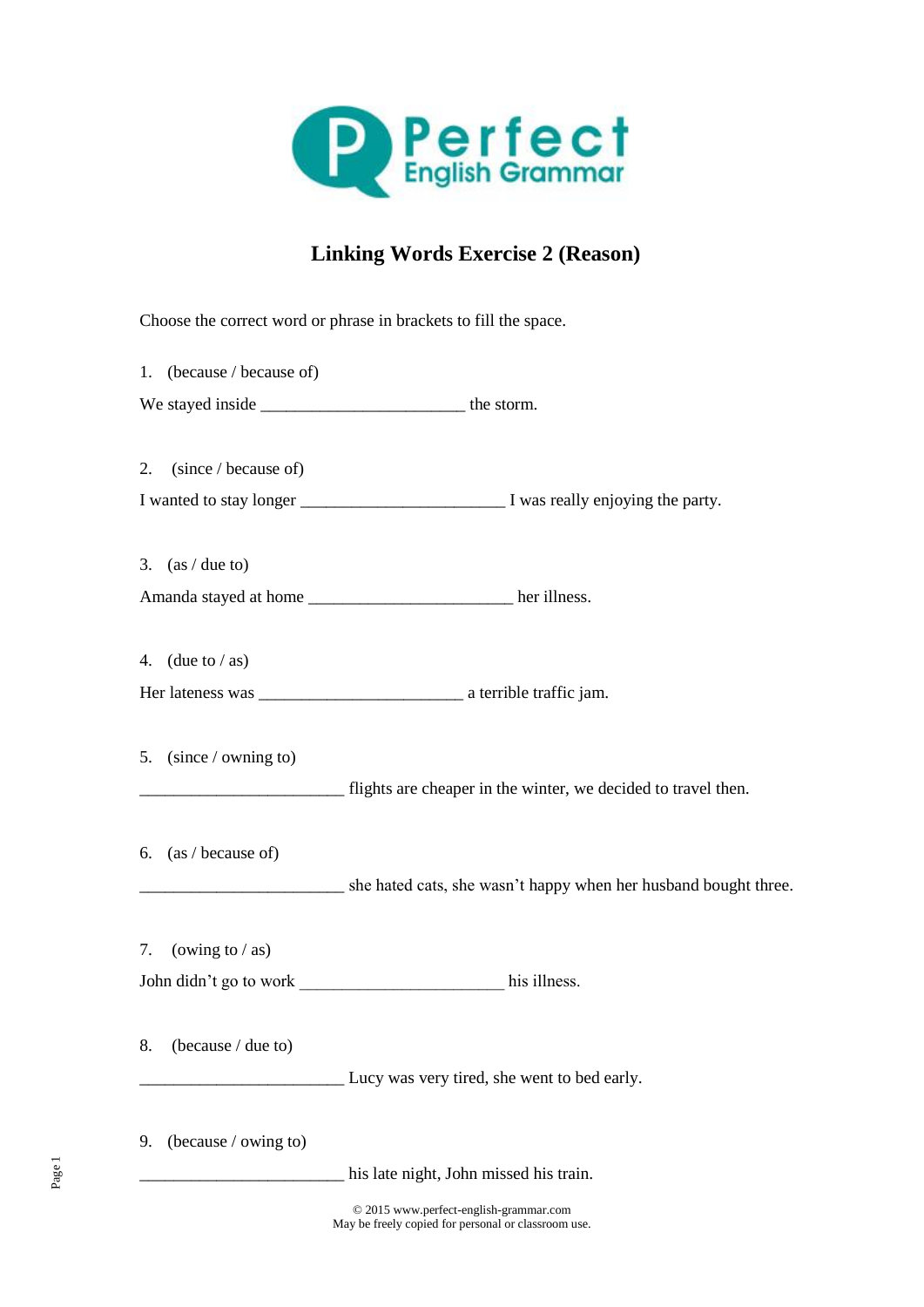## Linking words Exercise 2 (Reason)

| 10. (for $/\omega$ owing to)                                              |                                                             |
|---------------------------------------------------------------------------|-------------------------------------------------------------|
|                                                                           |                                                             |
| 11. $(as / due to)$                                                       |                                                             |
|                                                                           | the terrible weather, we decided not to walk home.          |
| 12. (as / owning to)                                                      |                                                             |
|                                                                           |                                                             |
| 13. (due to $/$ since)                                                    |                                                             |
|                                                                           |                                                             |
| 14. (because of $/$ as)                                                   |                                                             |
|                                                                           |                                                             |
| 15. (owing to $/$ since)                                                  |                                                             |
| Luca bought the shoes ________________________________ they were perfect. |                                                             |
| 16. (because of / because)                                                |                                                             |
|                                                                           |                                                             |
| 17. (for $/\text{as}$ )                                                   | it was really cold, I put on my gloves and my hat.          |
|                                                                           |                                                             |
| 18. (due to / because)                                                    |                                                             |
|                                                                           |                                                             |
| 19. (owning to / because)                                                 | its high price, we didn't rent the flat.                    |
| 20. (because of / since)                                                  |                                                             |
|                                                                           | his great cooking, we love going to dinner at Taka's house. |